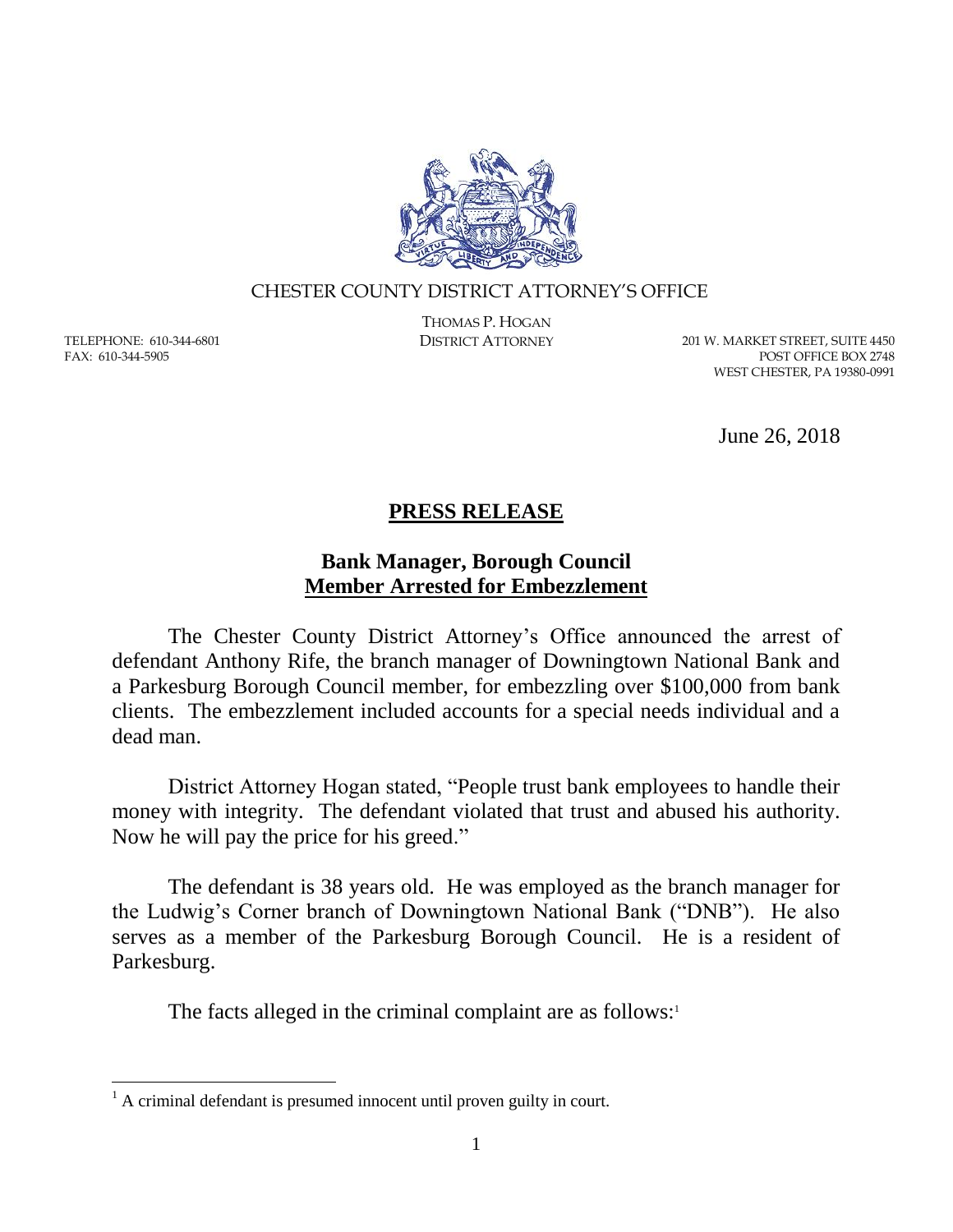Officials from DNB contacted the Chester County Detectives to report a potential theft by the defendant. DNB had been alerted to the theft by a customer. Chester County Detective Keith Cowdright investigated and discovered a complex theft scheme by the defendant.

The defendant was the branch manager at the Ludwig's Corner DNB location, and also worked at a location in Exton. In 2015, the defendant handled opening a checking and savings account which was part of a trust for a special needs family member (the "Trust Accounts"). The defendant then handled all of the later transactions for the Trust Accounts.

In July of 2017, a family member of the Trust Accounts noticed that approximately \$20,000 appeared to be missing. That family member tried to contact the defendant, who was out of the office. Another DNB employee looked into the matter in the defendant's absence, and the whole scheme unraveled.

A detailed forensic review of the defendant's activities revealed how he had been stealing money from eight different victims. The defendant used the Trust Accounts as the primary vehicle for his thefts. The defendant accessed the accounts of the other victims and transferred money from those accounts to the Trust Accounts to conceal the money he had previously taken out of the Trust Accounts. The defendant created a complex web of transactions both to access money and cover up his activities. The defendant even activated the dormant account of Richard Baker, a dead man, as part of his scheme.

In total, the defendant stole \$118,771.18 from the eight victims. DNB terminated his employment.

The defendant has been charged with theft, forgery, and related crimes. His preliminary hearing is scheduled for July 12, 2018. He currently is free on \$75,000 unsecured bail.

District Attorney Hogan added, "DNB did an excellent job working with the District Attorney's Office to investigate this complex scheme after it was discovered. A determined insider is always a threat to engage in fraud because of their knowledge of internal operations. But sooner or later, these schemes are discovered and prosecuted."